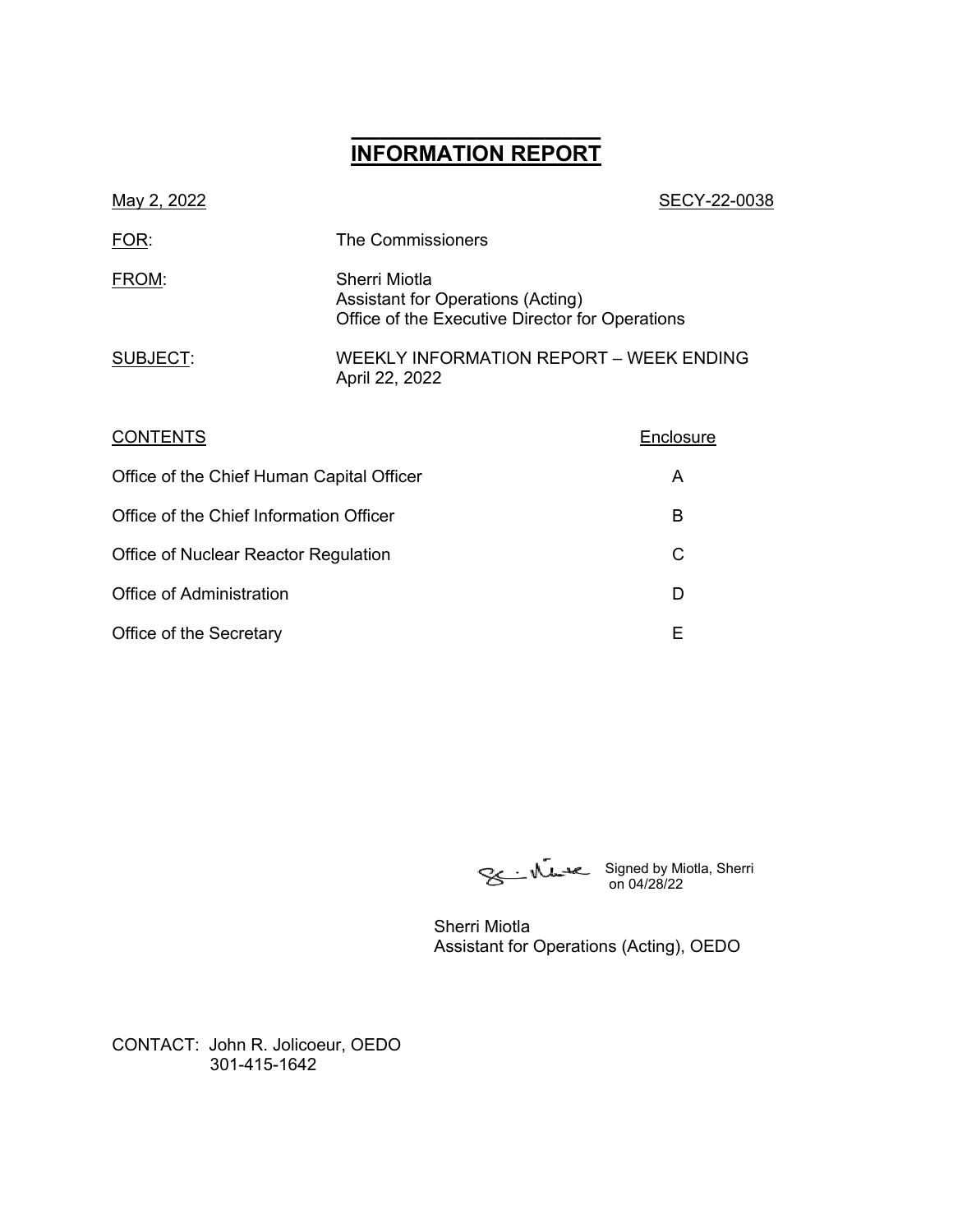## SUBJECT: WEEKLY INFORMATION REPORT – WEEK ENDING April 22, 2022, DATED May 2, 2022

# **DISTRIBUTION**:

EDO R/F AO R/F

## **ADAMS Accession No**: ML22116A219

| <b>OFFICE</b> | <b>OEDO</b> | OEDO/AO    |
|---------------|-------------|------------|
| <b>NAME</b>   | JJolicoeur  | SMiotla    |
| DATE          | 4/ 27 /2022 | 05/02/2022 |

 **OFFICIAL RECORD COPY**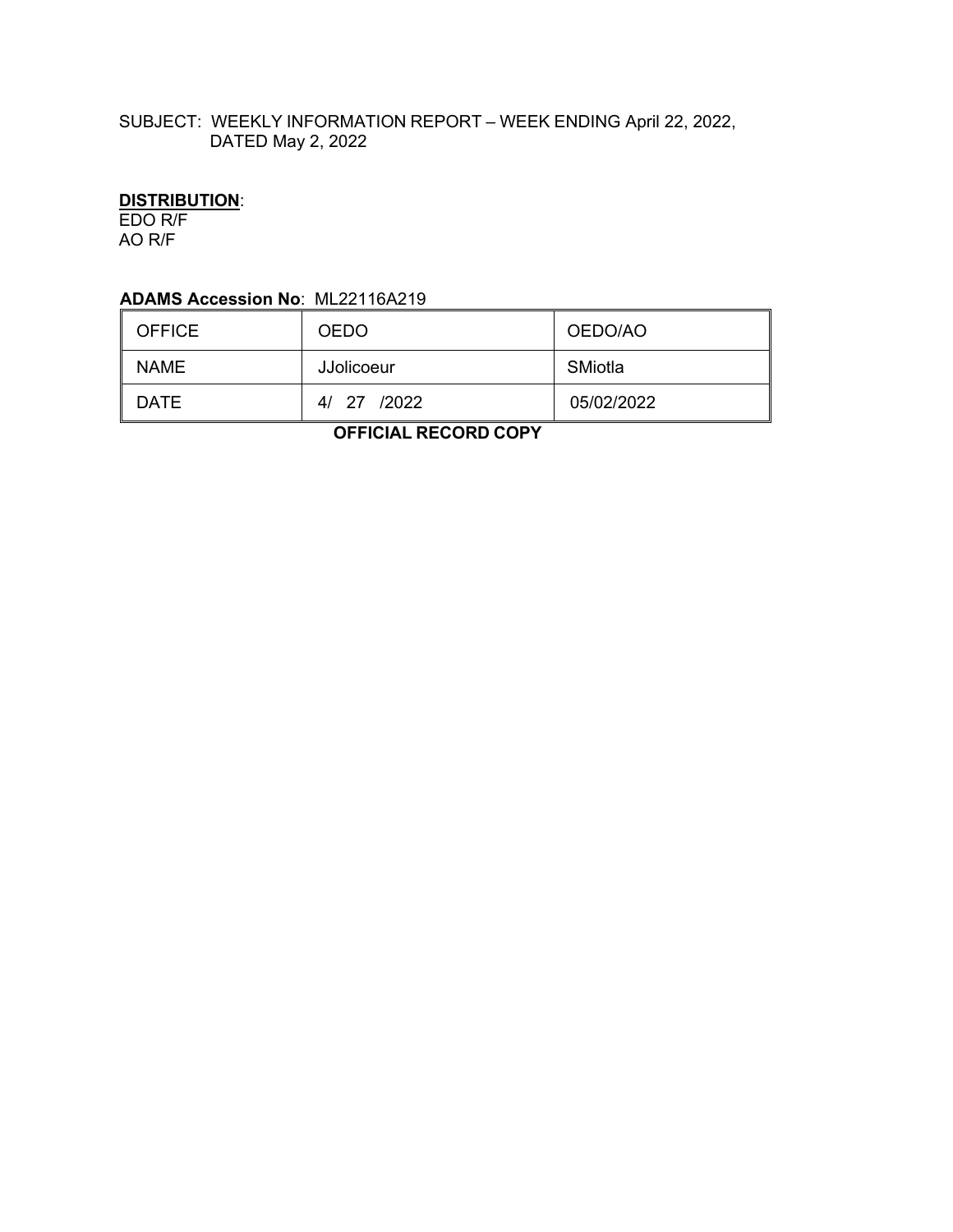### **Office of the Chief Human Capital Officer (OCHCO) Items of Interest Week Ending April 22, 2022**

| <b>ARRIVALS</b>                                             |                                         |              |  |  |
|-------------------------------------------------------------|-----------------------------------------|--------------|--|--|
| $R-III$<br>BATTENFIELD, SHANE<br><b>OPERATIONS ENGINEER</b> |                                         |              |  |  |
| MOORER, FELECIA                                             | <b>INFORMATION MANAGEMENT ASSISTANT</b> | $R-II$       |  |  |
| OROZCO, ANDRES                                              | <b>COST ANALYST</b>                     | <b>NMSS</b>  |  |  |
| RAMSON, RICHARD                                             | IT SPECIALIST (PROJECT MANAGER)         | <b>OCIO</b>  |  |  |
| SMITH, MARY                                                 | <b>HR SPECIALIST</b>                    | <b>OCHCO</b> |  |  |
| TLUANGA, STEPHANIE                                          | FINANCIAL MANAGEMENT SPECIALIST         | <b>OCFO</b>  |  |  |
| <b>TYREE, CHRISTOPHER</b>                                   | <b>PROJECT MANAGER</b>                  | <b>NRR</b>   |  |  |
| <b>RETIREMENTS</b>                                          |                                         |              |  |  |
| DARLING, KIMBERLY A.                                        | <b>COMPTROLLER</b>                      | <b>OCFO</b>  |  |  |
|                                                             |                                         |              |  |  |
| <b>DEPARTURES</b>                                           |                                         |              |  |  |
| BURTON, CASEY H.                                            | STUDENT CO-OP                           | <b>RES</b>   |  |  |
| KHAN, MARYAM HABIB                                          | <b>PROJECT MANAGER</b>                  | <b>NRR</b>   |  |  |
| OUHIB, ZOUBIR                                               | <b>ACMUI MEMBER</b>                     | <b>NMSS</b>  |  |  |
| PATTERSON III, ROBERT N.                                    | SENIOR REACTOR INSPECTOR                | $R-II$       |  |  |
| RANSFORD, TAMLA A.                                          | <b>BRANCH CHIEF</b>                     | <b>OCHCO</b> |  |  |
| SHIPOWITZ, GREGORY M.                                       | <b>STUDENT CO-OP</b>                    | <b>OCFO</b>  |  |  |
| SHOBER, MEGAN L.                                            | <b>ACMUI MEMBER</b><br><b>NMSS</b>      |              |  |  |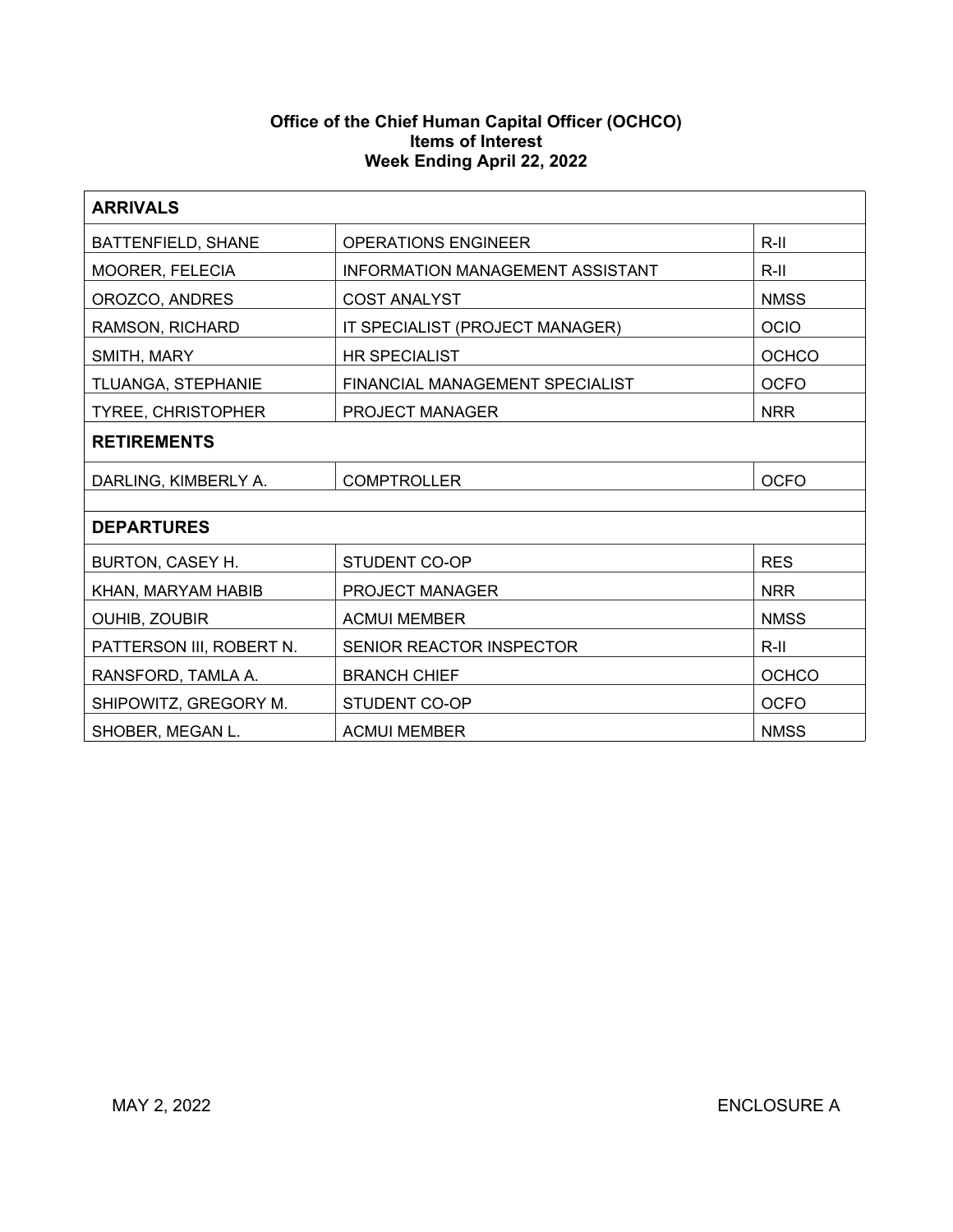## **Office of the Chief Information Officer (OCIO) Items of Interest Week Ending April 22, 2022**

Freedom of Information Act (FOIA) and Privacy Act Requests, Appeals, and Consultations Received During the Period of April 18 – April 22, as submitted by requester

| <b>Tracking</b><br><b>Number</b> | Requester's<br><b>Name</b> | Requester's<br>Organization | <b>Request Description</b>                                                                                                                                                                                                                                                                                                                                                                                                                                                                                                                                                                                                                                                                                                                                                                                                                                                                              | <b>Received</b><br><b>Date</b> |
|----------------------------------|----------------------------|-----------------------------|---------------------------------------------------------------------------------------------------------------------------------------------------------------------------------------------------------------------------------------------------------------------------------------------------------------------------------------------------------------------------------------------------------------------------------------------------------------------------------------------------------------------------------------------------------------------------------------------------------------------------------------------------------------------------------------------------------------------------------------------------------------------------------------------------------------------------------------------------------------------------------------------------------|--------------------------------|
| 2022-<br>000143                  | <b>Matt Novak</b>          |                             | Requesting all Defense Nuclear<br>Facilities Safety Board Office of the<br>Inspector General hotline complaint<br>summaries of any origin type (email,<br>phone, mail, fax, etc.) from<br>January 1, 2017, to present that<br>include the phrase "Havana<br>Syndrome."                                                                                                                                                                                                                                                                                                                                                                                                                                                                                                                                                                                                                                  | 04/18/22                       |
| 2022-<br>000144                  | Connie Marini              | <b>EDR Lightbox</b>         | The requester is seeking the<br>following, for the entire United<br>States, in Excel or other spreadsheet<br>format: A list of decommissioning<br>nuclear facilities, which means safely<br>removing a facility or site from<br>service and reducing residual<br>radioactivity to a level that permits<br>either of the following actions.<br>Information being requested is;<br>Timeline, Docket Number Plant<br>Name, PM, Shutdown, Certification<br>of Perm. S/D, Certification of Perm.<br>Defueling, PSDAR or DP, LTP,<br>Terminated or ISFSI only, Plants in<br>each phase as of Jan 01, 2020,<br>Plants that have completed; Plant<br>Info; Docket Number Plant Name,<br>Utility, Location, Region; Overall<br>Status; Docket Number, Plant Name,<br>Operating, Decom Process, Decon<br>SAFSTOR, Hybrid, Terminated,<br>ISFSI only. Requester needs to<br>know if the cost will exceed \$250.00. | 04/18/22                       |
| 2022-<br>000145                  | Connie Marini              | <b>EDR Lightbox</b>         | Requester is seeking the most<br>recent listing of companies that have<br>been issued an NRC license and are<br>included in the MLTS Database<br>(active and retired licenses), for the<br>entire United States, in Excel or<br>other spreadsheet format.<br>Requested information is:                                                                                                                                                                                                                                                                                                                                                                                                                                                                                                                                                                                                                  | 04/18/22                       |

MAY 2, 2022 ENCLOSURE B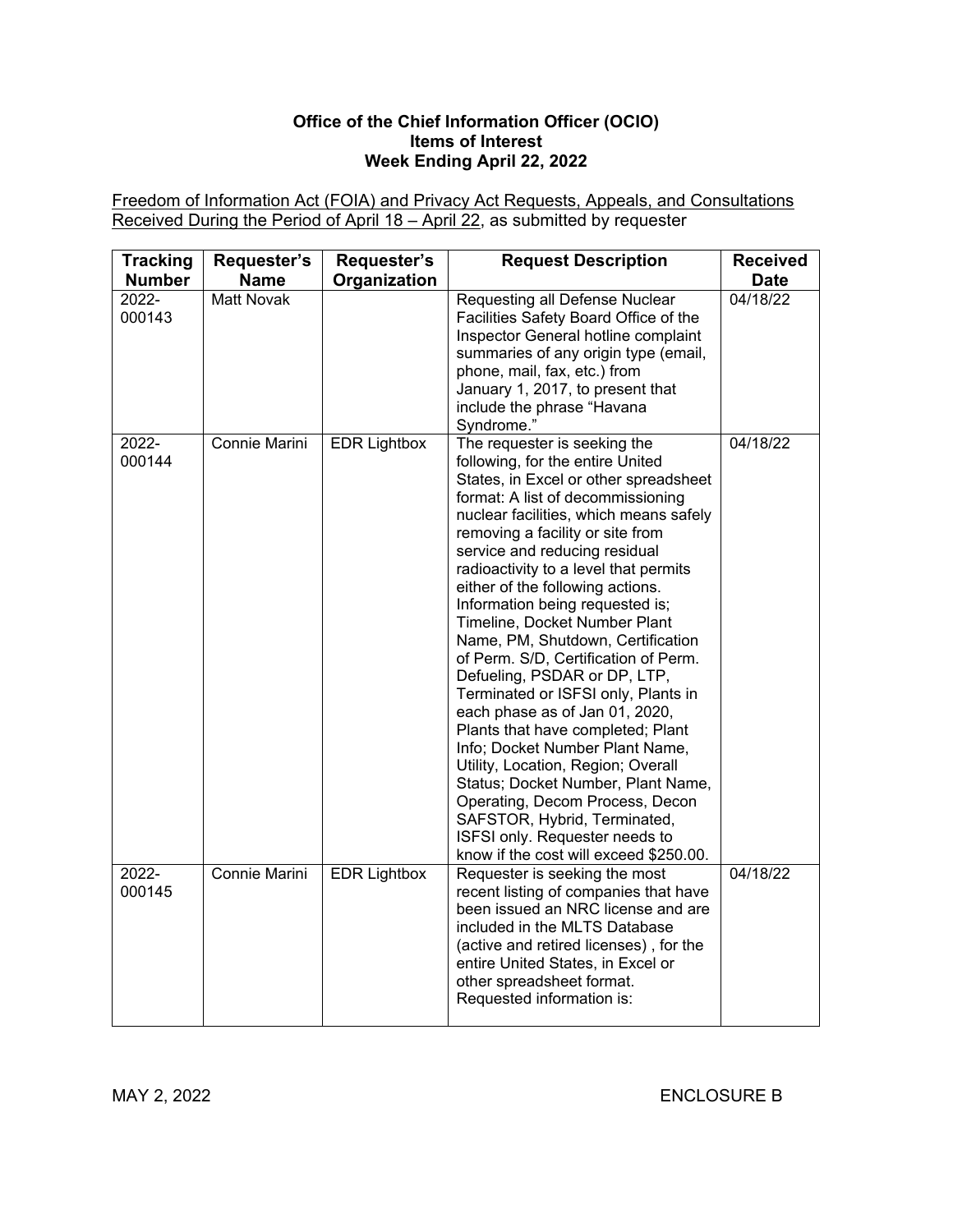| <b>Tracking</b><br><b>Number</b> | <b>Requester's</b><br><b>Name</b> | Requester's<br>Organization | <b>Request Description</b>                                                                                                                                                                                                                                                                                                                                                                                                                                                                                                                                                                                                                                                     | <b>Received</b><br><b>Date</b> |
|----------------------------------|-----------------------------------|-----------------------------|--------------------------------------------------------------------------------------------------------------------------------------------------------------------------------------------------------------------------------------------------------------------------------------------------------------------------------------------------------------------------------------------------------------------------------------------------------------------------------------------------------------------------------------------------------------------------------------------------------------------------------------------------------------------------------|--------------------------------|
| 2022-<br>000145<br>(continued)   |                                   |                             | Docket number, License Number,<br>Institution Code, Date org license,<br>License Issue Date, License<br>Expiration Date, Licensee Name,<br>Licensee line 2, Licensee Contact<br>Street1, Licensee Contact Street2,<br>Licensee Contact Street3, Licensee<br>Contact City, License Contact State,<br>License Contact Zip, Abbreviation,<br>Licensee Contact full name, Licensee<br>Contact Suffix, Licensee Contact<br>Phone, Auth States, Approved For<br>Storage Flag, Approved For Redistrib<br>Flag, Approved For Incineration,<br>Approved For Burial Flag, Date Of<br>Last Inspection, Rso First Name,<br>RSO Last Name, Date of Next<br>Inspection, Status, Agency Code. |                                |
| 2022-<br>000146                  | Niem Tash                         | Envirosite<br>Corporation   | Please include a record layout.<br>Requester is seeking the updated<br>electronic list and details for sites in<br>possession/use of radioactive<br>materials regulated by NRC. Seeking<br>all statuses. Previously requester<br>received these fields: License<br>Number, Date OrgLic, License Date,<br>Expiration Date, Licensee, Licensee<br>Line 2, License Contact Street 1,<br>License Contact Street 2, License<br>Contact Street 3, License Contact,<br>City, State, License Contact Zip,<br>Contact Full Name, Contact Phone,<br>Status, Agency Code.<br>Please provide this in electronic<br>format?                                                                 | 04/19/22                       |
| 2022-<br>000147                  | <b>Abigail Gentry</b>             | Intertek-PSI                | Would you please send me available<br>pertaining to regulatory compliance or<br>non-compliance, and documentation<br>of any spill, release, or incident<br>involving hazardous materials (or<br>similar) for the following:<br>Name:<br><b>FRIEDMAN</b><br>SOUTHARD & MEYERS, DRS.<br>Address:<br>309 EAST STATE<br>STREET, COLUMBUS OH 43215<br>Docket:<br>3000412<br>License No.:<br>34-04566-02                                                                                                                                                                                                                                                                             | 04/19/22                       |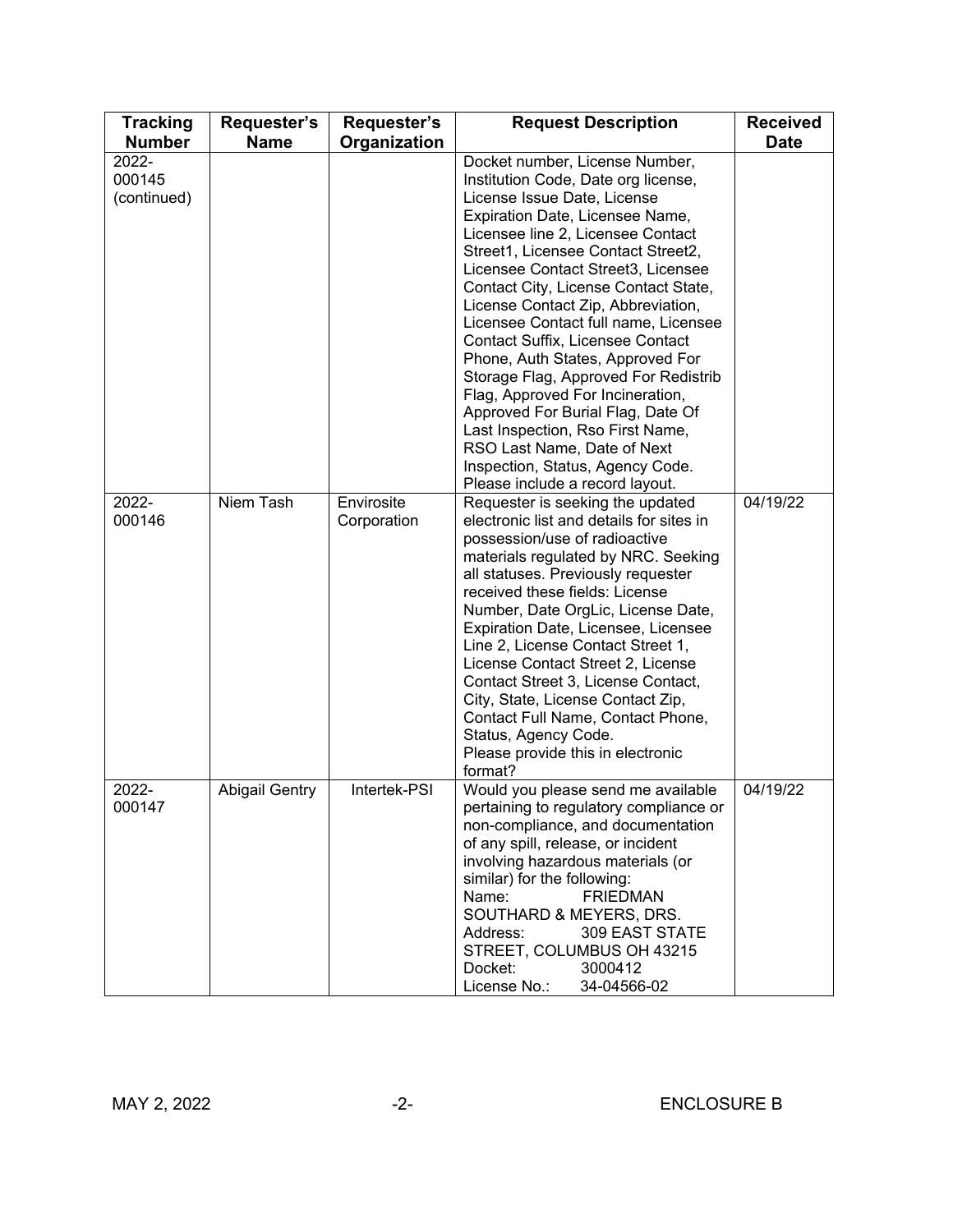| <b>Tracking</b> | Requester's           | Requester's        | <b>Request Description</b>                                                   | <b>Received</b> |
|-----------------|-----------------------|--------------------|------------------------------------------------------------------------------|-----------------|
| <b>Number</b>   | <b>Name</b>           | Organization       |                                                                              | <b>Date</b>     |
| 2022-           | Abigail Gentry        | Intertek-PSI       | Would you please send me available                                           | 04/19/22        |
| 000148          |                       |                    | pertaining to regulatory compliance or                                       |                 |
|                 |                       |                    | non-compliance, and documentation of                                         |                 |
|                 |                       |                    | any spill, release, or incident involving                                    |                 |
|                 |                       |                    | hazardous materials (or similar) for the                                     |                 |
|                 |                       |                    | following:<br>Name:<br><b>FRIEDMAN</b>                                       |                 |
|                 |                       |                    | SOUTHARD AND MEYERS, DRS.                                                    |                 |
|                 |                       |                    | Address:<br><b>309 EAST STATE</b>                                            |                 |
|                 |                       |                    | STREET, COLUMBUS OH 43215                                                    |                 |
|                 |                       |                    | Docket:<br>3009580                                                           |                 |
|                 |                       |                    | License No.:<br>34-04566-03                                                  |                 |
| 2022-           | <b>Abigail Gentry</b> | Intertek-PSI       | Would you please send me available                                           | 04/19/22        |
| 000149          |                       |                    | pertaining to regulatory compliance or                                       |                 |
|                 |                       |                    | non-compliance, and documentation of                                         |                 |
|                 |                       |                    | any spill, release, or incident involving                                    |                 |
|                 |                       |                    | hazardous materials (or similar) for the                                     |                 |
|                 |                       |                    | following:<br>Name:                                                          |                 |
|                 |                       |                    | FRIEDMAN M.D.,<br>ROBERT L.                                                  |                 |
|                 |                       |                    | Address:<br>309 E STATE ST,                                                  |                 |
|                 |                       |                    | COLUMBUS OH 43215                                                            |                 |
|                 |                       |                    | Docket:<br>3002731                                                           |                 |
|                 |                       |                    | License No.:<br>34-04566-01                                                  |                 |
| 2022-           | Mary Thomas           | <b>Valley News</b> | Request full access to the personal                                          | 04/21/22        |
| 000150          |                       | Dispatch           | subject files of named individual                                            |                 |
| 2022-           | Dustin                |                    | Pursuant to the Freedom of                                                   |                 |
| 000151          | Slaughter             |                    | Information Act, I hereby request the                                        |                 |
|                 |                       |                    | following records: Any and all records                                       |                 |
|                 |                       |                    | exchanged between the Nuclear<br><b>Regulatory Commission and Natural</b>    |                 |
|                 |                       |                    | Resources Canada pertaining to                                               |                 |
|                 |                       |                    | unidentified flying objects (UFOs),                                          |                 |
|                 |                       |                    | unidentified aerial phenomena (UAP),                                         |                 |
|                 |                       |                    | unidentified objects, unidentified                                           |                 |
|                 |                       |                    | aircraft, and drones of unknown origin.                                      |                 |
|                 |                       |                    | This request includes any and all                                            |                 |
|                 |                       |                    | emails, email attachments,                                                   |                 |
|                 |                       |                    | memorandums, photographs, camera                                             |                 |
|                 |                       |                    | footage, official reports, bulletins,                                        |                 |
|                 |                       |                    | minutes, maps, audio recordings, and<br>any and all other responsive records |                 |
|                 |                       |                    | and segregable materials. Please                                             |                 |
|                 |                       |                    | interpret the scope of this request as                                       |                 |
|                 |                       |                    | broadly and in the most liberal way                                          |                 |
|                 |                       |                    | possible. Please conduct searches of                                         |                 |
|                 |                       |                    | all electronic and paper/manual                                              |                 |
|                 |                       |                    | indices, filing systems, and locations                                       |                 |
|                 |                       |                    | for any and all records relating or                                          |                 |
|                 |                       |                    | referring to the subject of my request.                                      |                 |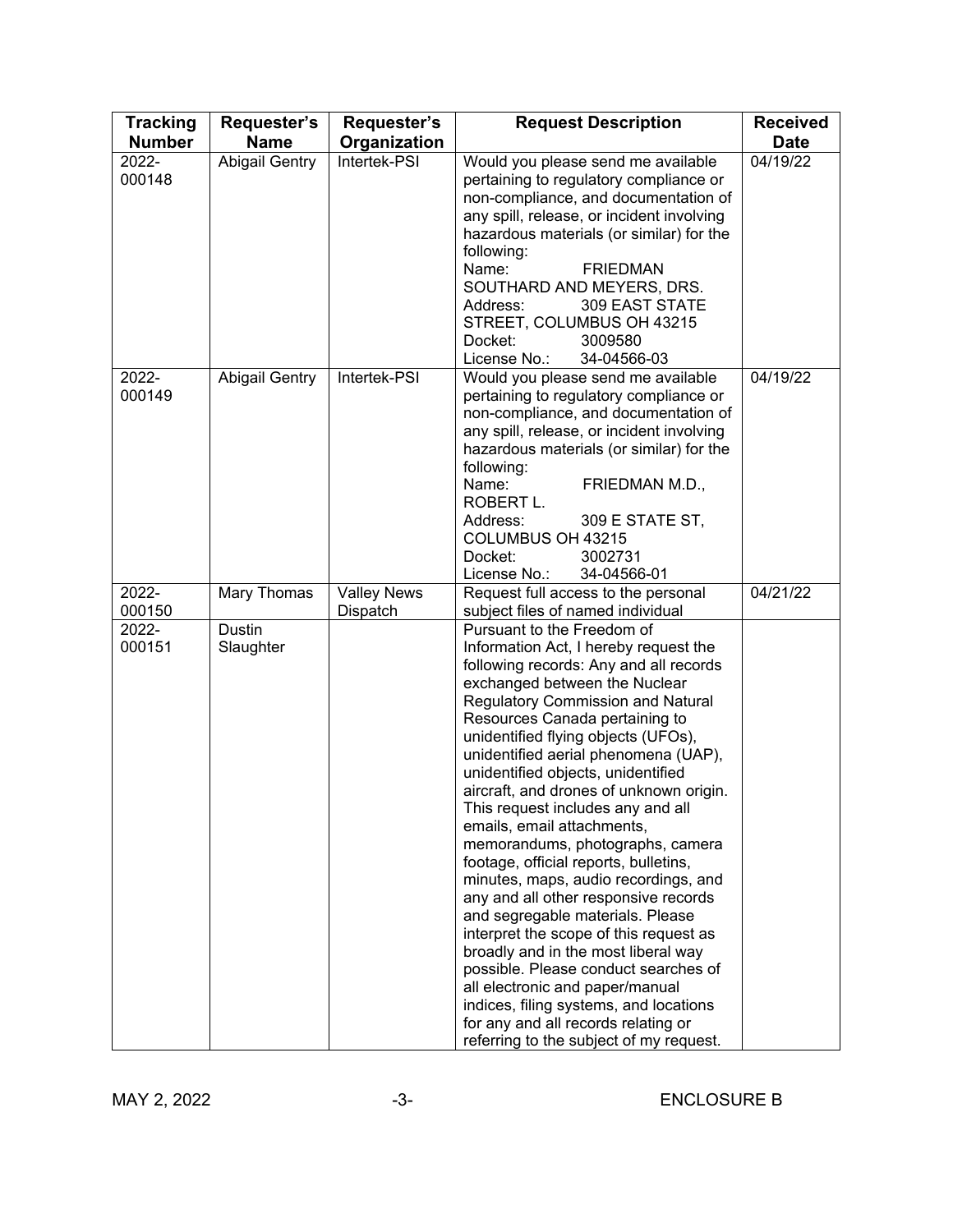| <b>Tracking</b><br><b>Number</b> | Requester's<br><b>Name</b> | Requester's<br>Organization | <b>Request Description</b>           | <b>Received</b><br><b>Date</b> |
|----------------------------------|----------------------------|-----------------------------|--------------------------------------|--------------------------------|
| $2022 -$                         |                            |                             | Please also include all processing   |                                |
| 000151                           |                            |                             | notes associated with this request;  |                                |
| (continued)                      |                            |                             | if processing notes are not included |                                |
|                                  |                            |                             | in the NRC's final response, this    |                                |
|                                  |                            |                             | requester will either appeal or file |                                |
|                                  |                            |                             | an additional FOIA seeking them.     |                                |
|                                  |                            |                             | The time frame for this request      |                                |
|                                  |                            |                             | should include any and all           |                                |
|                                  |                            |                             | responsive records from              |                                |
|                                  |                            |                             | December 27, 2021, up to and         |                                |
|                                  |                            |                             | including the date this request is   |                                |
|                                  |                            |                             | officially processed.                |                                |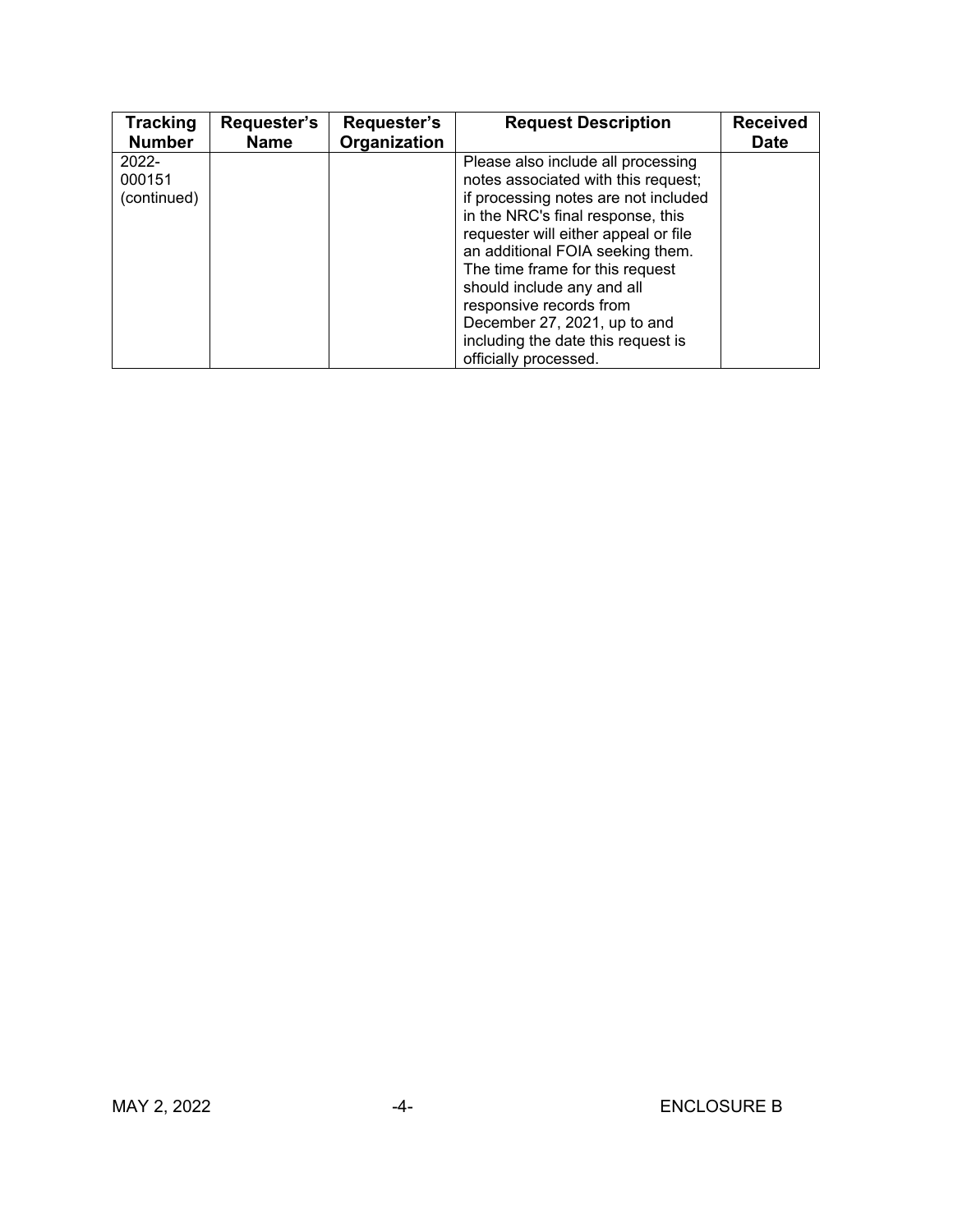#### **Office of Nuclear Reactor Regulation (NRR) Items of Interest Week Ending April 22, 2022**

## **U.S. Nuclear Regulatory Commission (NRC) Holds Public Meeting with the Nuclear Energy Institute to Provide Feedback on Regulatory Issues**

On April 18, 2022, NRC held a hybrid public meeting with the Nuclear Energy Institute Regulatory Issues Task Force to provide feedback on regulatory issues. Some topics discussed included: Innovation/EMBARK activities, the Risk-informed Process for Evaluations, best practices in communications for the review of licensing actions, the Standard Review Plan modernization effort, and feedback on the virtual 2022 Regulatory Information Conference. There were over 50 NRC, industry, and public attendees. The NRC presentation slides are available in Agencywide Document Access Management System ([ML22103A083](https://adamsxt.nrc.gov/navigator/AdamsXT/content/downloadContent.faces?objectStoreName=MainLibrary&ForceBrowserDownloadMgrPrompt=false&vsId=%7b26D3A091-D848-CD9A-84EE-802381000000%7d)).

## **NRC Staff Conduct Site Walkdowns to Support Assessment Regarding High Energy Arcing Faults**

During April 18-21, 2022, NRR staff, with Office of Nuclear Regulatory Research support, as part of the LIC-504 assessment regarding High Energy Arcing Faults (HEAF), conducted the second site visit at the Shearon Harris Nuclear Power Plant. Staff conducted walkdowns to support the fire risk analysis using a new consensus methodology. The site visit improved the staff's understanding of qualitative risk insights associated with HEAF.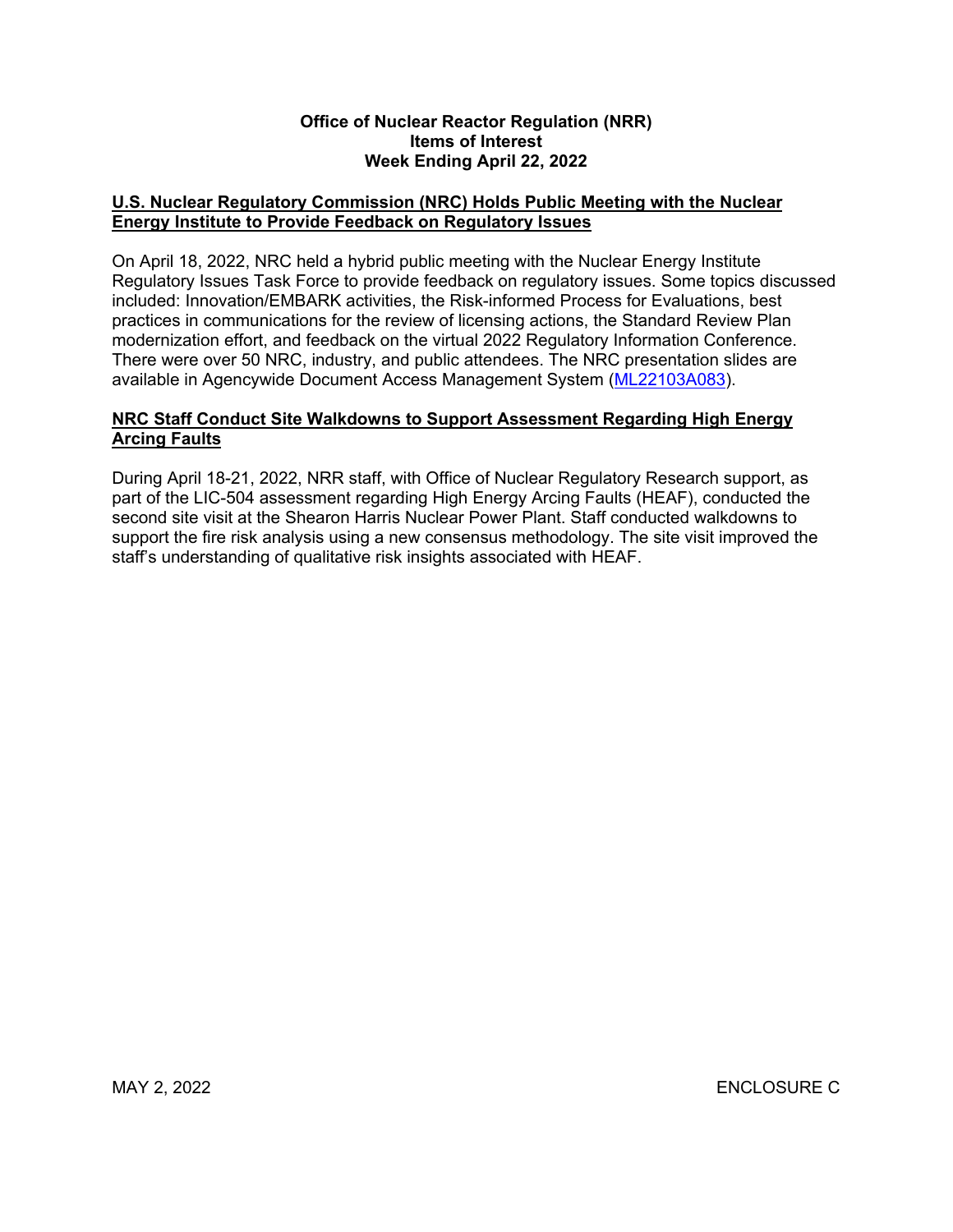#### **Office of Administration (ADM) Items of Interest Week Ending April 22, 2022**

## **Annual Financial Statement Audit and Improper Payments Elimination and Recovery Act (IPERA) Audit for Nuclear Regulatory Commission (NRC) and the Defense Nuclear Facilities Safety Board (DNFSB)**

On April 20, 2022, contract number GS00F279DA/31310022F0031 was awarded to CliftonLarsonAllen LLP, in Greenbelt, MD. The purpose of this contract is to acquire annual Financial Statement Audit Services and IPERA Audit Services for the NRC and the DNFSB. The period of performance is from April 20, 2022, through April 19, 2023, with four option periods. The total potential value of the contract can be up to \$3,900,001.51.